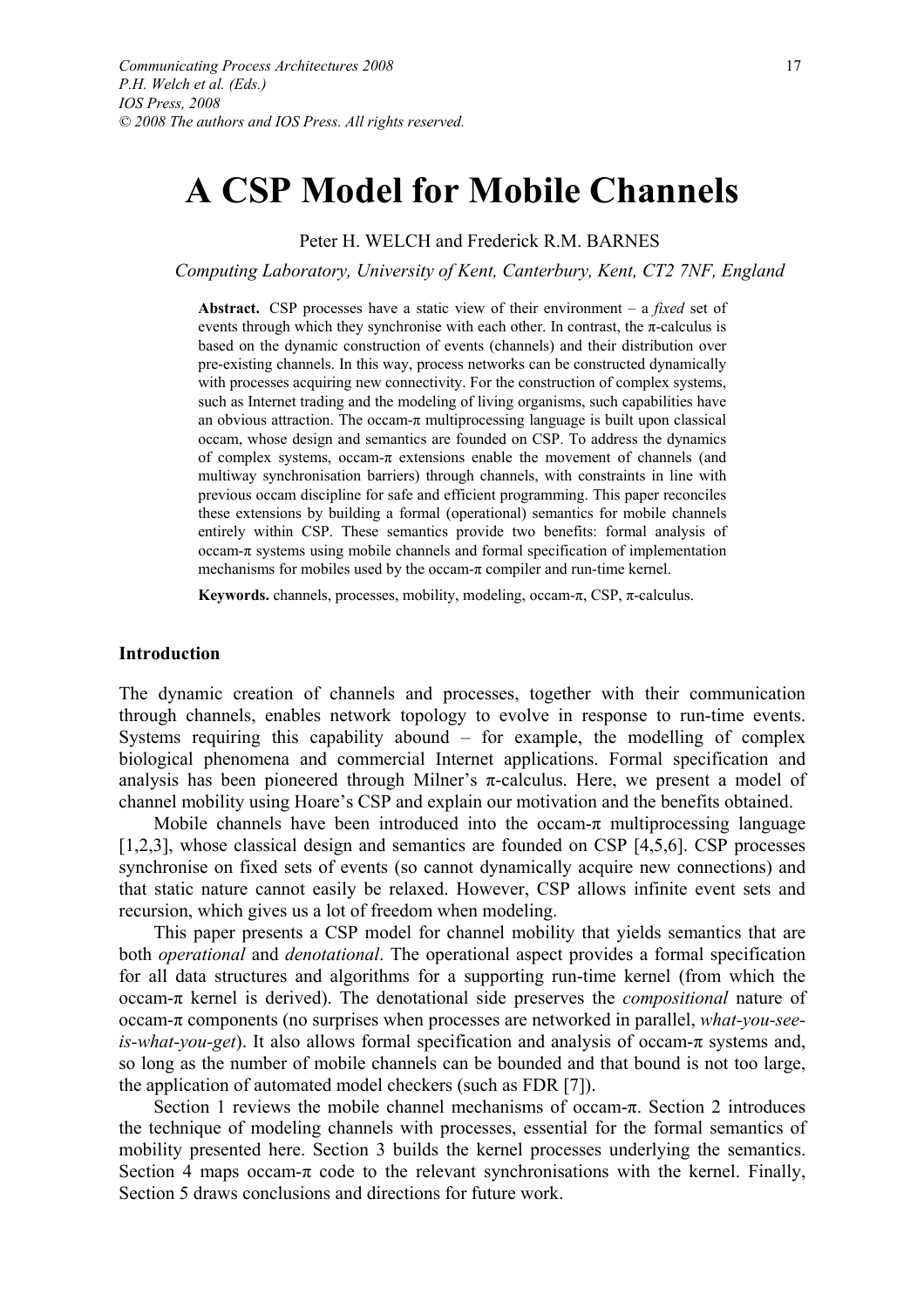# **1. Mobile Channels in occam-π**

Mobile *channels*, along with mobile *data* and mobile *processes*, have been introduced into the occam-π multiprocessing language, a careful blend of classical (CSP-based) occam2.1 with the network dynamics of the  $\pi$ -calculus [8]. The *mobility* concept supported reflects the idea of movement: something *moves* from source to target, with the source losing it (unless explicitly marked for *sharing*). Mobile objects may also be *cloned* for distribution.

occam-π introduces channel *bundles*: a record structure of individual channels (fields) carrying different protocols (message structures) and operating in different directions. occam-π also separates the concept of channel (or channel bundle) *ends* from the channels (or bundles) themselves: processes see only one *end* of the external channels with which they interact with their environment. For mobile channels, it is the *channel-ends* that can be moved (by communication or assignment) – not the channels themselves. With the current compiler, channel mobility is implemented only for the new channel bundle types.

# *1.1 Mobile Channel Bundles*

Channel types declare a *bundle* of channels that will always be kept together. They are similar to the idea proposed for occam3 [9], except that the ends of our bundles are (currently always declared to be) mobile, directions are specified for the individual channels, and the bundle has distinct *ends*.



Figure 1: a channel bundle.

Figure 1 shows a typical bundle of channels supporting *client-server* communications. By convention, a *server* process takes the *negative* end of the bundle, receiving and answering questions from *client* processes sharing the *positive* end. The type is declared as follows:

```
 CHAN TYPE RESOURCE.LINK 
   MOBILE RECORD 
     CHAN RESOURCE.ASK ask!: 
     CHAN RESOURCE.ANS ans?: 
 :
```
Note that this declaration specifies field channel directions from the point of view of the positive end of the bundle. So, clients operate these channels in those declared directions (they *ask* questions and *receive* answers), whereas a server operates them the other way around (it *receives* questions and *delivers* answers).



Figure 2: a client-server network.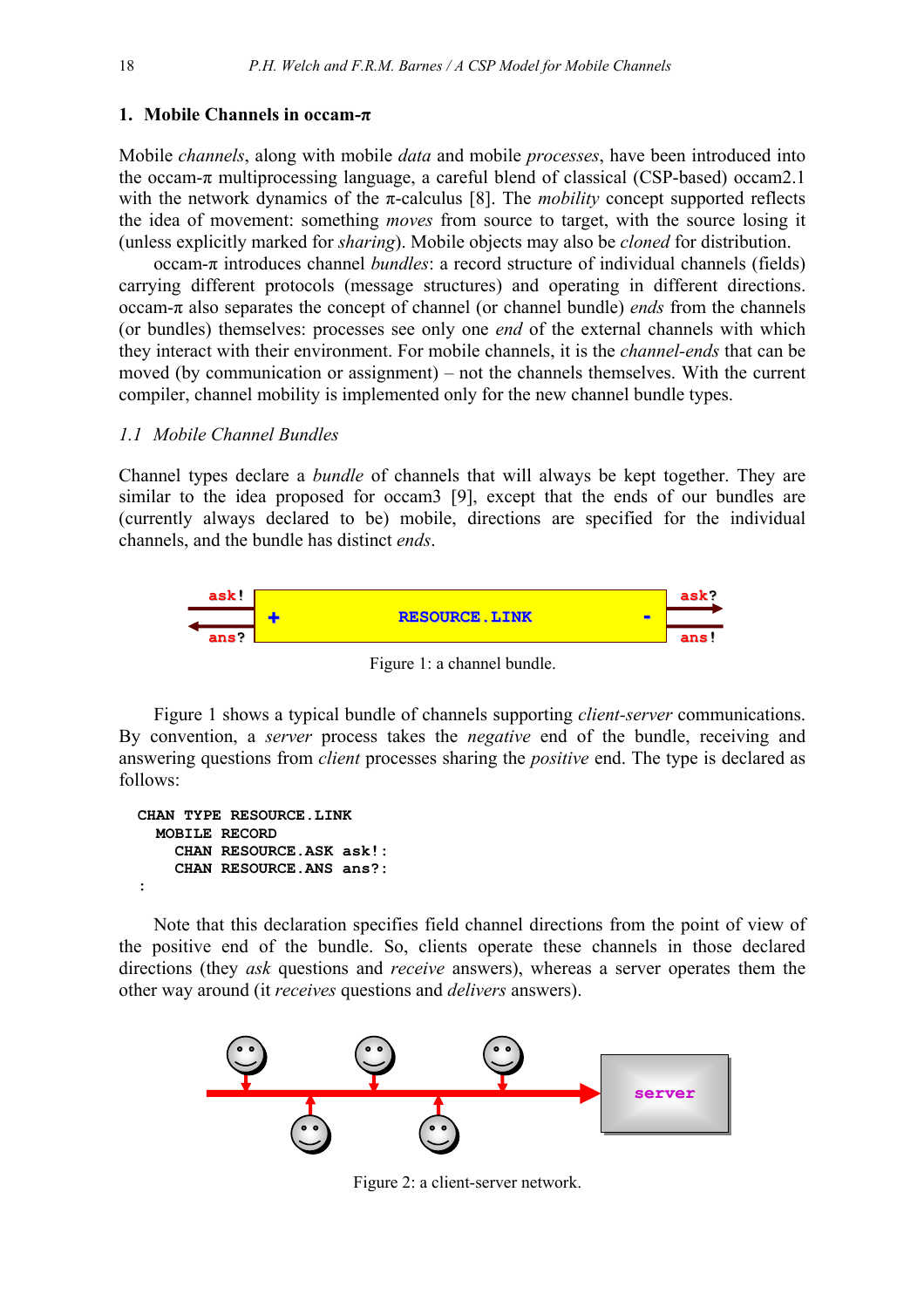#### *1.2 Declaring, Allocating and Placing Ends of Mobile Channel Bundles*

Variables are declared only to hold the ends of channel bundles – not the bundle as a whole. These ends are independently mobile. Bundle ends are allocated dynamically and in pairs. By default, a bundle end is *unshared*: it may only be connected to one process at a time. A bundle end may be declared as being *shared*: it may be connected to any number of parallel processes (which compete with each other to use). Resources for the bundles are automatically recovered when all references to them are lost.

Here is code that sets up an initial system (Figure 2) of many clients and one server:

```
 RESOURCE.LINK- resource.server.end: 
 SHARED RESOURCE.LINK+ resource.client.end: 
 SEQ 
   resource.server.end, resource.client.end := MOBILE RESOURCE.LINK 
   PAR 
     resource.server (resource.server.end, ...) 
     PAR i = 0 FOR n.clients 
       client (resource.client.end, ...) 
 :
```
where the server and client processes may have other connections (not shown in Figure 2). Note the polarity of the channel bundle types in the above declarations, indicating which end of the bundle is held by each variable.

## *1.3 Using and Moving Ends of Channel Bundles*

#### *1.3.1 Clients Holding Shared Positive Ends*

This client process is aware that its link to the resource server is shared:

```
 PROC client (SHARED RESOURCE.LINK+ resource.link, 
               CHAN SHARED RESOURCE.LINK+ forward!, update?, 
               ...) 
   ... 
 :
```
In the above, **resource.link** is the (shared client) bundle end and the (classical) channels **forward!** and **update?** are for sending and receiving, respectively, new bundle ends.

To demonstrate use of this channel bundle, let us make the protocols used by its subchannels more concrete:

```
 PROTOCOL RESOURCE.ASK 
   CASE 
     size; INT 
     deposit; RESOURCE 
 :
```
 **PROTOCOL RESOURCE.ANS IS RESOURCE:** 

where **RESOURCE** is some (expensive to allocate) mobile data structure. A client asks for a **RESOURCE** of a certain size (on its **ask!** sub-channel end) and duly receives one (on **ans?**):

```
 CLAIM resource.link 
   SEQ 
     resource.link[ask] ! size; 42 
     resource.link[ans] ? my.resource -- RESOURCE
```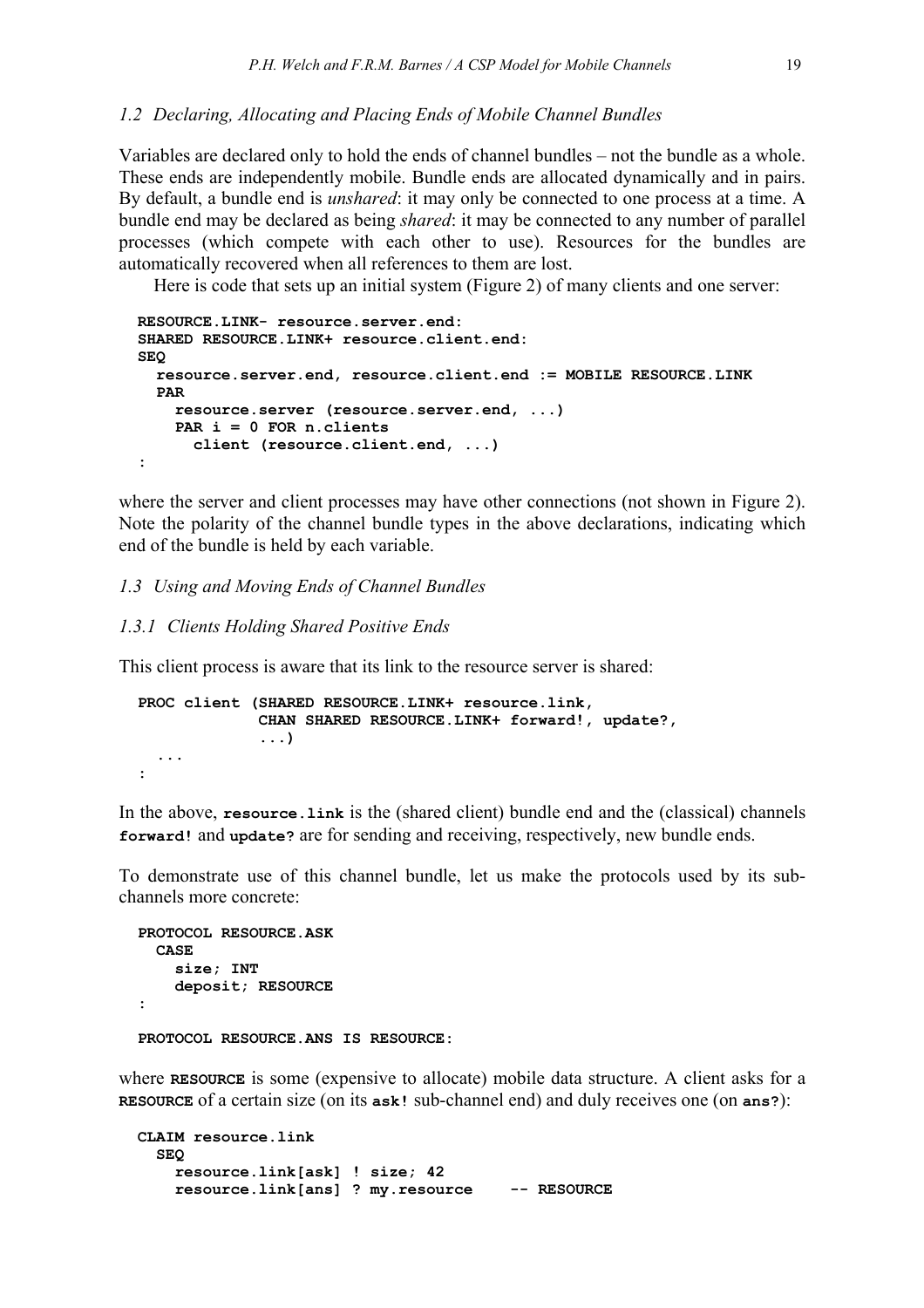When the client has finished with the resource, it returns it back to the server:

```
 CLAIM resource.link 
   resource.link[ask] ! deposit; my.resource
```
Outside a **CLAIM**, a client may forward its end of the link to its server to another process:

```
 forward ! resource.link
```
This dynamically introduces another client to the server. Because the bundle end is *shared*, the original client retains its link to the server.

When not in mid-transaction with its server (again, outside a **CLAIM** block), this client may choose to update its link:

 **update ? resource.link** 

It loses its original connection and is now the client of a (presumably) different server.

## *1.3.2 A Server Holding a Negative End*

This server *pools* **RESOURCE** instances, retrieving suitable ones from its pool where possible when new ones are requested:

```
 PROC resource.server (RESOURCE.LINK- resource.link, 
                          CHAN RESOURCE.LINK- lend!, return?, 
                          ...) 
     ... declare dynamic structures for managing the RESOURCE pool 
    SEQ 
       ... initialise RESOURCE pool 
      INITIAL BOOL running IS TRUE: 
      WHILE running 
         resource.link[ask] ? CASE 
           INT n: 
           size; n 
             RESOURCE resource: 
             SEQ 
IF
                 ... a suitably sized RESOURCE is in the pool 
                   ... move it into the resource variable 
                 TRUE 
                   ... dynamically allocate a new resource (of size 'n') 
               resource.link[ans] ! resource 
           RESOURCE resource: 
           deposit; resource 
             ... deposit resource into the pool
```
At any time, this server may relinquish servicing its clients by forwarding its (exclusive) end of the link to another server:

### **lend ! resource.link**

 **:** 

Because this link is *unshared*, the **resource.link** variable becomes *undefined* and this server can no longer service it – any attempt to do so will be trapped by the compiler. This server may do this if, for some reason, it cannot satisfy a client's request but the **forward** channel connects to a reserve server that can. To continue providing service, the forwarding had better be a loan – i.e. the other server returns it after satisfying the difficult request: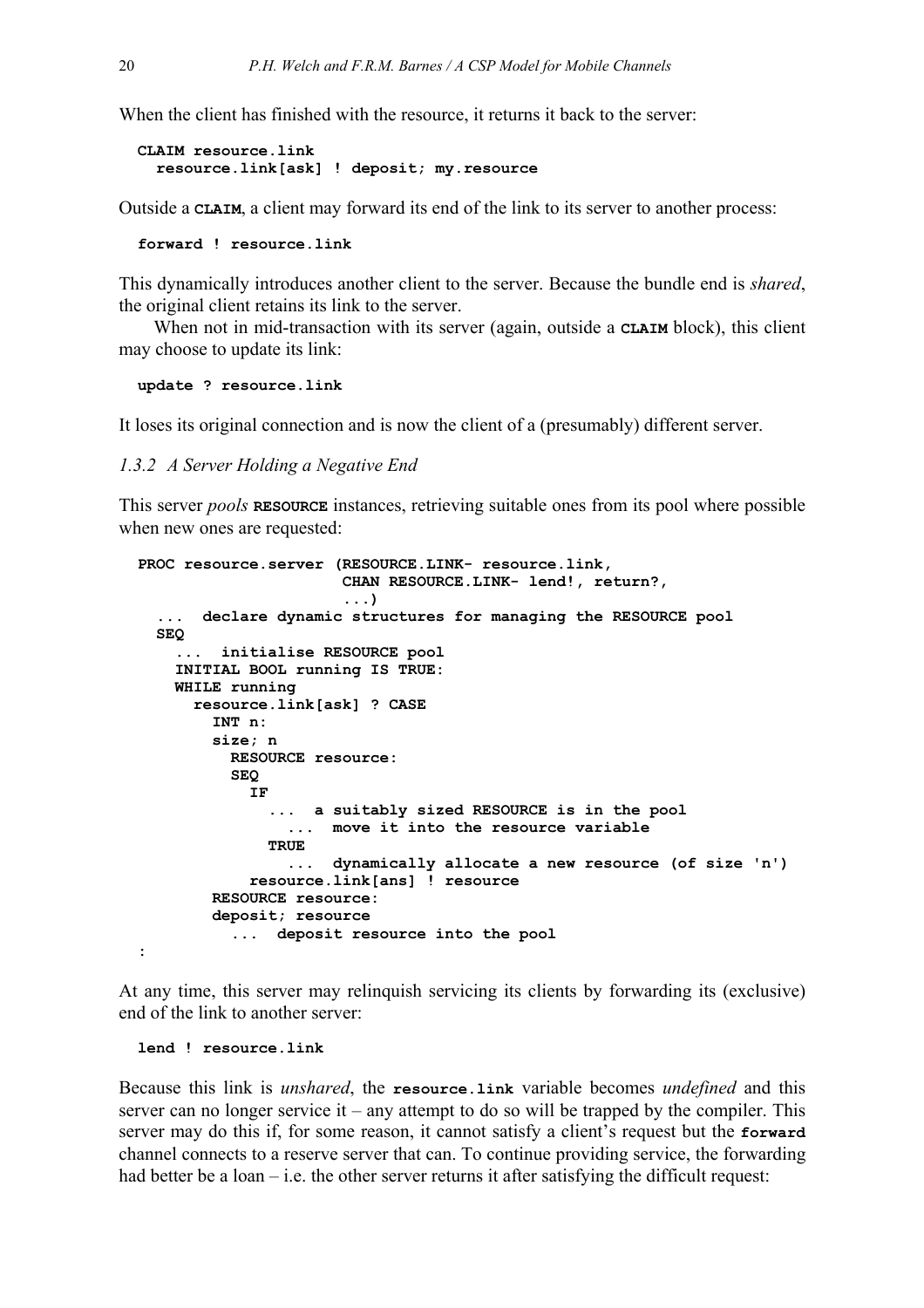#### **return ? resource.link**

Our server may now resume service to all its clients. The above server coding may need slight adjustment (e.g. if the reserve server has already supplied the resource on its behalf).

#### **2. Modeling Channels with Processes**

To provide a formal semantics of channel mobility in occam- $\pi$ , we cannot model its channels with CSP *channels*. There are three challenges: the dynamics of construction, the dynamics of mobility (which demands varying synchronisation alphabets) and the concept of channel *ends* (which enforces correct sequences of direction – also unprotected within the  $\pi$ -calculus).

Instead, following the techniques developed for the formal modeling of mobile barriers (multiway synchronisations) in occam-π [10], we model mobile channels as *processes*. Each mobile channel process is constructed on demand and given a unique *index* number. Conventional channels, through which such a process is driven, model the two different *ends* of the mobile channel. Application processes *interleave* in their use of these *ends*, with that interleaving governed by possession of the relevant index. *Mobility* derives simply from communicating (and, then, forgetting) that index.

Let **P** be a process and **c** be an external (i.e. non-hidden) channel that **P** uses only for output. Further, assume **P** never uses **c** as the first action in a branch of an external choice (a constraint satisfied by all occam-π processes). Using the notion of *parallel introduction* (section 3.1.2 of [11]), all communications on channel **c** may be devolved to a *buddy*  process, **ChanC**, with no change in semantics – i.e. that **P** is failures-divergences equivalent to the system (expressed in  $CSP<sub>M</sub>$ , the machine-readable CSP syntax defined for FDR [7]):

```
 ( (P'; killC -> SKIP) [| {| writeC, ackC, killC |} |] ChanC ) 
 \ {| writeC, ackC, killC |}
```
where **writeC**, **ackC**, and **killC** are events chosen outside the alphabet of **P**, and where:

 **ChanC = (writeC?x -> c!x -> ackC -> ChanC [] killC -> SKIP)** 

and where **P'** is obtained from **P** by delegating all communications (**c!a -> Q**) to its buddy process (**writeC!a -> ackC -> Q**).

Process **P'** completes a **writeC/ackC** sequence if, and only if, the communication **c!x** happens – and the **writeC/ackC** events are hidden (i.e. undetectable by an observer). Process **P** does not engage on **c** as the first event of an external choice; so neither does **P'** on **writeC**. This is a necessary constraint since, otherwise, the hiding of **writeC** would introduce non-determinism not previously present. Termination of the *buddy* process, **ChanC**, is handled with the addition of the (hidden) **killC** event – used only once, when/if the original process terminates.

Formally, the equivalence follows from the rich algebraic laws of CSP relating *event hiding*, *choice*, *sequential* and *parallel composition*, *prefix* and *SKIP* (outlined in section 4 of  $[11]$ ).

Figure 3 applies this equivalence to transform a *channel*, **c**, connecting processes **P** and **Q** into a *process*, **ChanC'**. Process **P'** is defined above. For convenience, processes **Q'** and **ChanC'** are defined from **Q** and **ChanC** just by *renaming* their external (free) channel, **c**, as **readC** (where **readC** is an event chosen outside the alphabets of **P** and **Q**) We now have distinct terms to talk separately about the *writing-end* (**writeC**/**ackC**) and *reading-end* (**readC**) of our original channel **c**.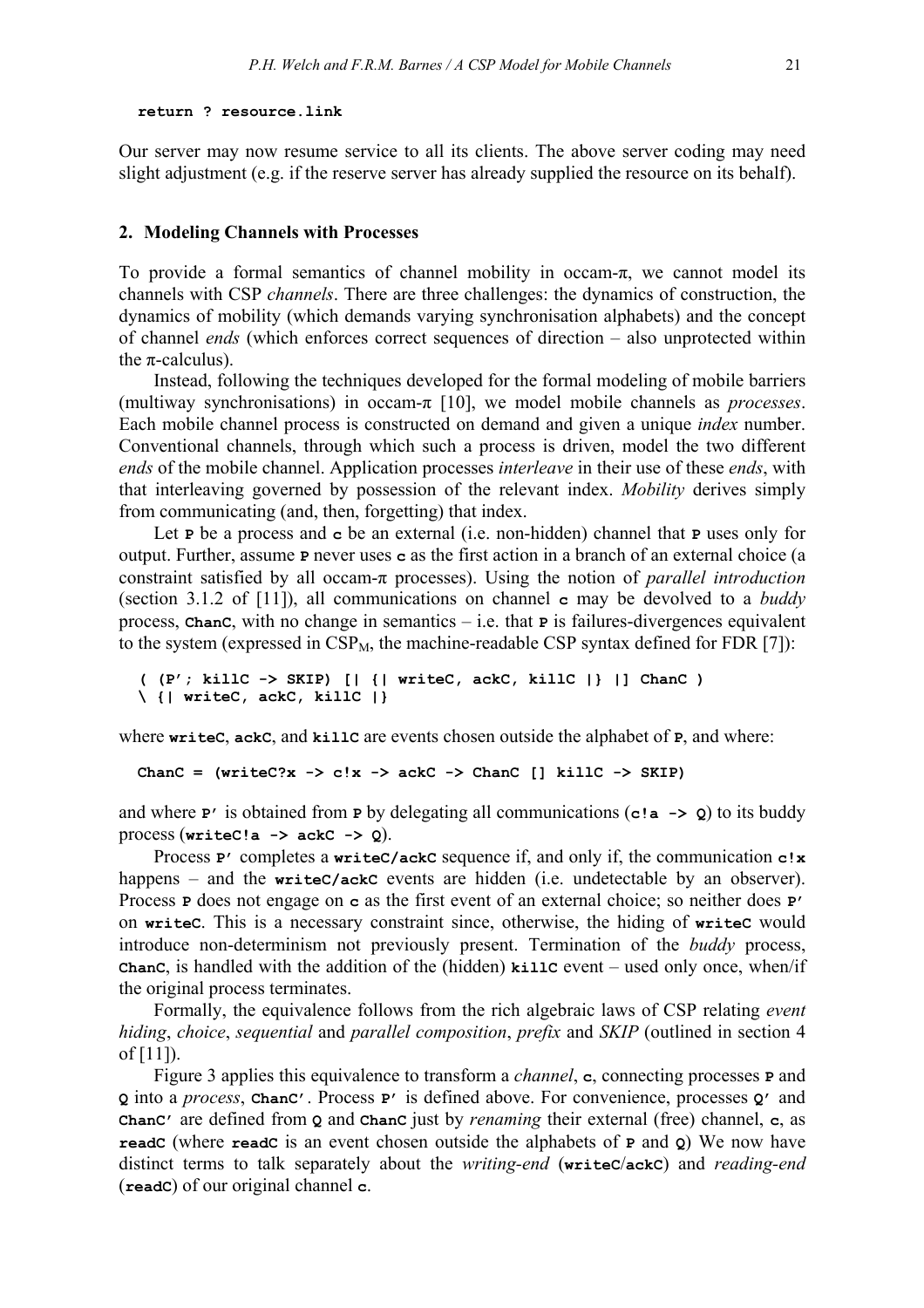

Figure 3: modeling a channel with a process.

Figure 3 applies this equivalence to transform a *channel*, **c**, connecting processes **P** and **Q** into a *process*, **ChanC'**, connecting processes **P'** and **Q'**. The process **P'** is defined above. For convenience, processes **Q'** and **ChanC'** are defined from **Q** and **ChanC** just by *renaming* their external channel, **c**, as **readC** (where **readC** is an event chosen outside the alphabets of **P** and **Q**). This gives us distinct terms with which we can talk separately about the *writingend* (**writeC**/**ackC**) and *reading-end* (**readC**) of our original channel **c**.

# **3. A Kernel for Mobile Channels**

We present semantics for the mobile channels of occam- $\pi$ , addressing channel bundles, dynamic allocation, the separate identities of channel bundle ends, the use of the channels within the bundles, sharing and mobility.

## *3.1 Processes within a Channel Bundle*

A channel bundle is a parallel collection of processes: one holding a *reference count* (and responsible for termination), two *mutexes* (one for each possibly shared end) and one *channel process* for each field in the bundle:

```
 Bundle (c, fields) = 
     (Refs (c, 2) [| {kill} |] 
        (Mutex (c, positive) [| {kill} |] 
           (Mutex (c, negative) [| {kill} |] 
              Channels (c, fields) 
 ) 
 ) 
    ) \ {kill}
```
where **c** is the unique index for the bundle, **fields** is the number of its channel fields and **positive** and **negative** are constants with values **0** and **1**, respectively. This is visualised in Figure 4, showing the channels independently engaged by the sub-processes.

The reference counting process is initialised to **2**, since one variable for each bundle *end* knows about it upon construction. This process engages in **enrol** and **resign** events for this bundle and is responsible for terminating its sibling processes should the count ever reach zero:

```
 Refs (c, n) = 
   enrol.c -> Refs (c, n + 1) [] 
  resign.c \rightarrow Refs (c, n - 1) , if n > 0 Refs (c, 0) = kill -> SKIP
```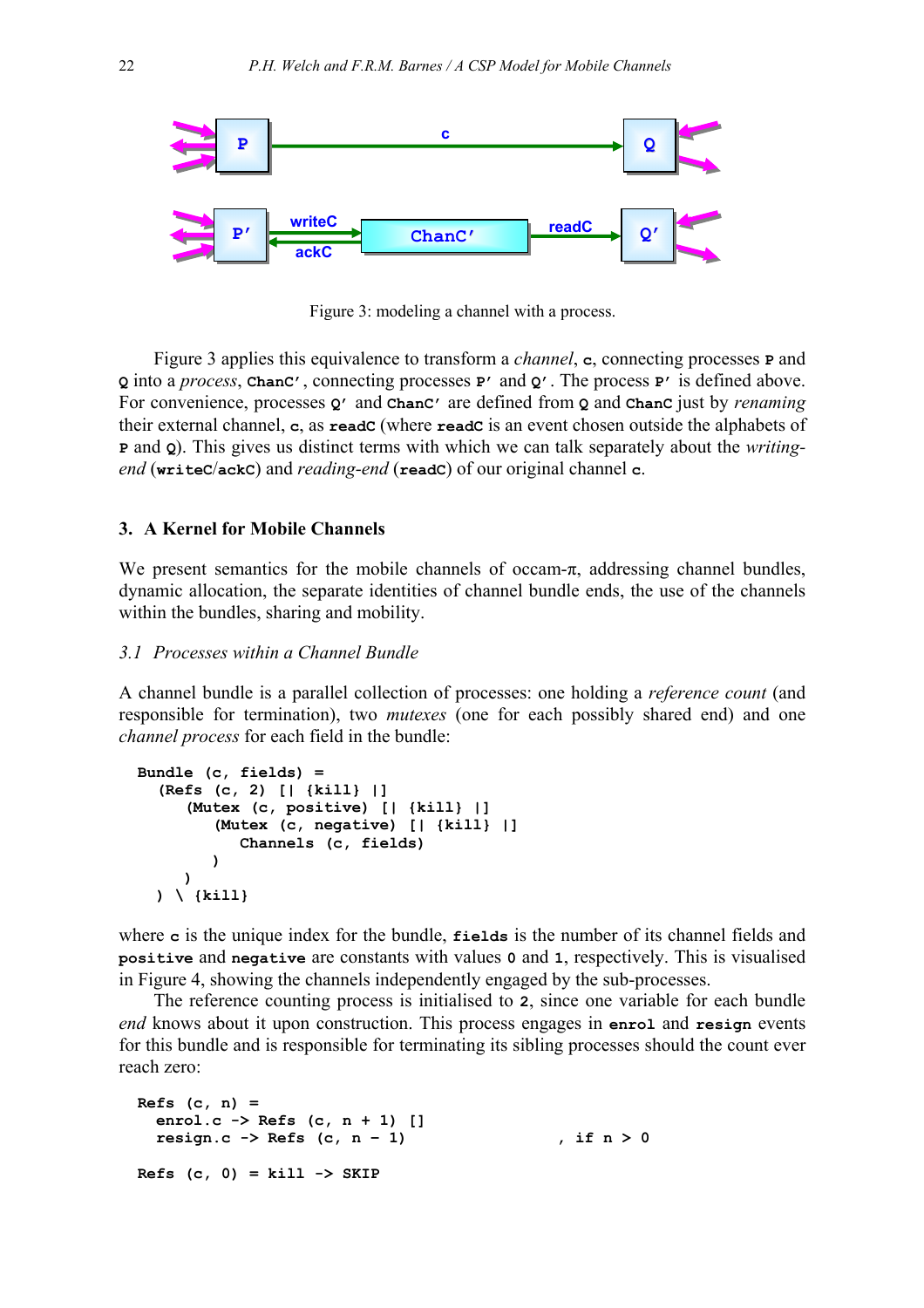

Figure 4: formal model of an occam-**π** channel bundle.

The *mutex* processes provide mutually exclusive locking for each end (**positive** or **negative**) of the bundle, engaging in **claim** and **release** events for this bundle. They can be terminated at any time by a **kill** signal (from the reference counting process). They enforce access to a bundle end by only one application process at a time. Strictly, they are only necessary for each end that is declared *shared*; their over-engineering here in this model simplifies it and is harmless. The coding is elementary and standard:

```
 Mutex (c, x) = 
   claim.c.x -> release.c.x -> Mutex (c, x) [] 
   kill -> SKIP
```
where **x : {positive, negative}**.

The **channels** process (Figure 5) is a parallel collection of channel processes, one for each field, synchronising only on the termination signal:

 **Channels (c, fields) = [| {kill} |] i:{0..(fields – 1)} @ Chan (c, i)** 

where each channel process follows the pattern presented in Section 2:

```
 Chan (c, i) = 
   write.c.i?p -> read.c.i!p -> ack.c.i -> Chan (c, i) [] 
   kill -> SKIP
```
*3.2 Dynamic Generation of Channel Bundles* 

Mobile channel bundle processes are generated upon request by the following server:

```
 MC (c) = 
   setMC?f -> getMC!c -> (Bundle (c, f) ||| MC (c + 1)) [] 
   noMoreBundles -> SKIP
```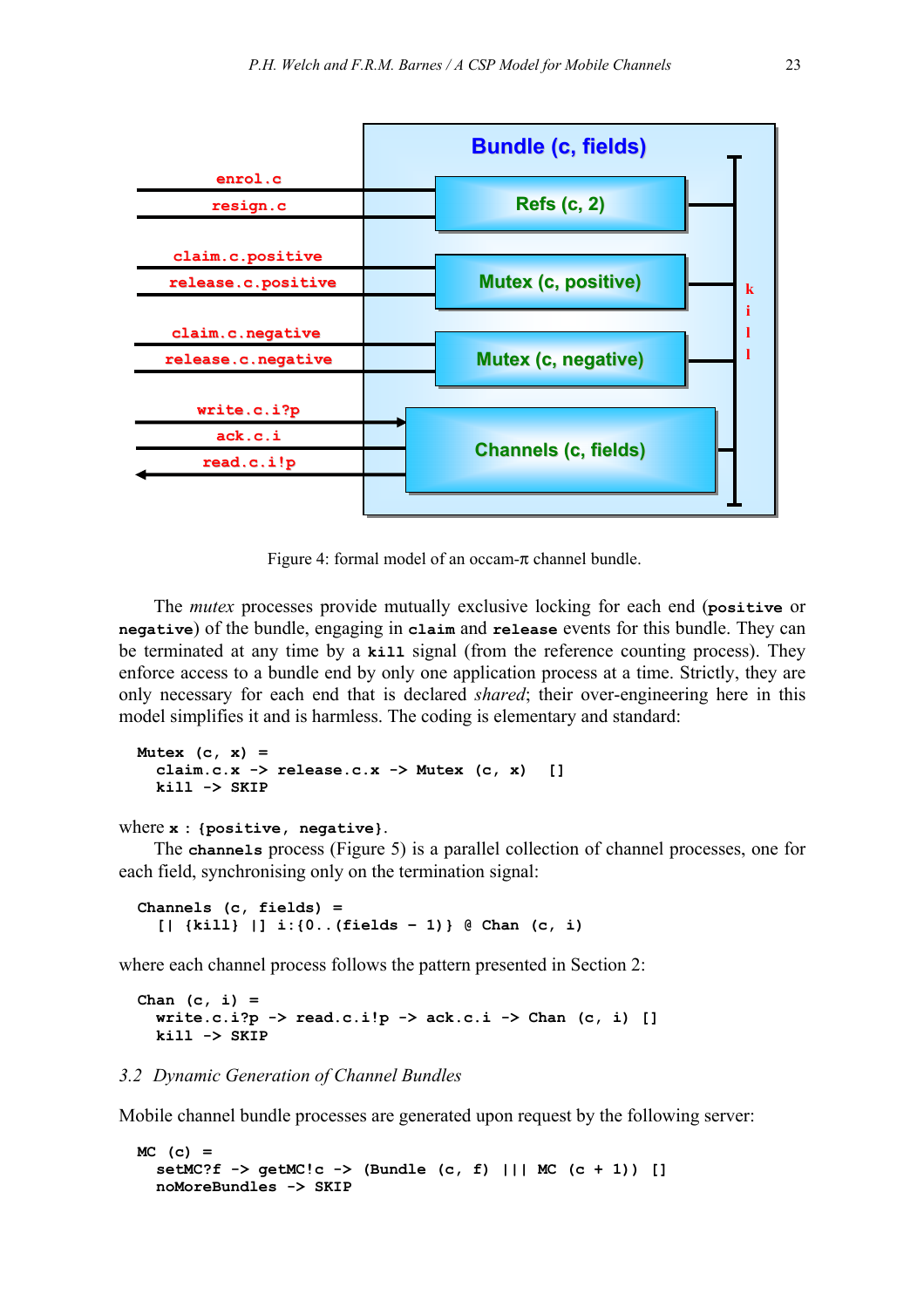

Figure 5: processes modelling the channels in a bundle.

Application processes will interleave on the **setMC** and **getMC** channels when constructing mobile channel bundles: the number of fields for the bundle is requested on **setMC** and a unique index number for the generated bundle is returned on **getMC**.

This channel bundle generator will be started with index **1**. We reserve index **0** for an *undefined* bundle:

```
 undefined = 0 
 UndefinedBundle = 
   resign.undefined -> UndefinedBundle [] 
   noMoreBundles -> SKIP
```
Note that both the channel bundle generator, **MC,** and **UndefinedBundle** terminate on the **noMoreBundles** signal. That signal is generated when, and only when, the application is about to terminate. The **resign** signal, accepted but ignored by **UndefinedBundle**, is there to simplify some technical details in Section 4.

# *3.3 Mobile Channel Kernel*

The *mobile channel kernel* consists of the generator and undefined bundle processes:

 **MOBILE\_CHANNEL\_KERNEL = MC (1) [| {noMoreBundles} |] UndefinedBundle** 

In addition to **noMoreBundles**, it engages (but does not syncrhonise internally) upon the following set of channels:

```
 kernel_chans = 
   {| enrol, resign, claim, release, write, read, ack, 
      setMC, getMC, noMoreBundles |}
```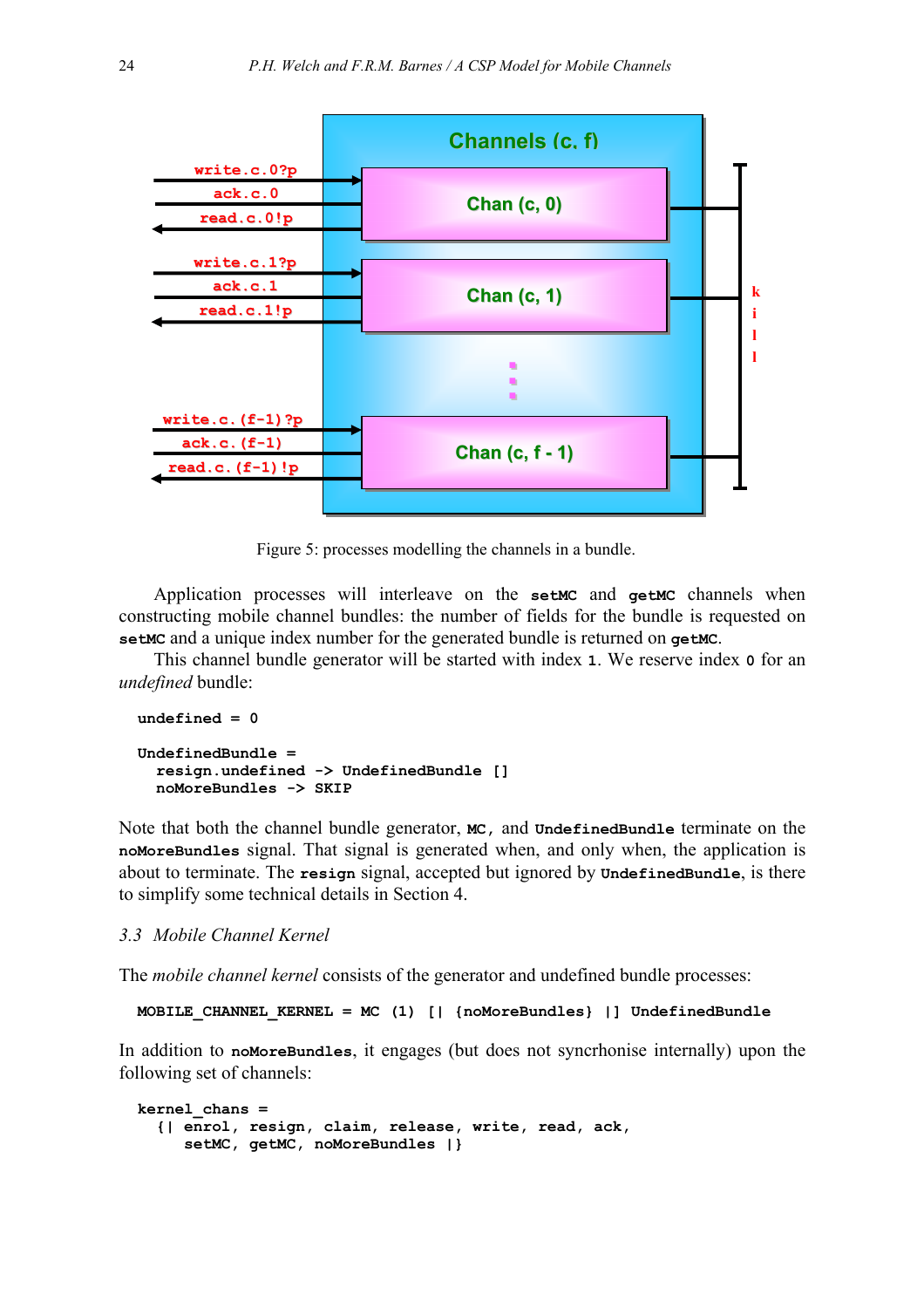



If **APPLICATION** SYSTEM is an occam- $\pi$  application and **APPLICATION** SYSTEM' is the CSP model of its use of mobile channel bundle primitives (Section 4), the full model is:

```
 ((APPLICATION_SYSTEM'; noMoreBundles -> SKIP) 
 [| kernel_chans |] 
 MOBILE_CHANNEL_KERNEL) \ kernel_chans
```
Figure 6 gives a visualisation after three mobile channels have been constructed.

## **4. The Semantics of occam-π Mobile Channels**

This section defines the mapping from all occam- $\pi$  mobile channel mechanisms to CSP. The mapping is simplified using some syntactic extensions from Circus [12], a CSP algebra combined with elements of Z for the formal specification of rich state transformations. The extensions used here are restricted to the declaration of *state variables*, their assignment as new primitive CSP processes and their use in expressions. These extensions have a trivial mapping down to pure CSP (which is described in section 2.3 of [10]).

The mappings will be presented by induction and example, using the definitions from Section 1 for concreteness. In the following, if  $\mathbf{P}$  (or  $\mathbf{P}(\mathbf{x})$ ) is an occam- $\pi$  process, then  $\mathbf{P}'$ (or **P'(x)**) denotes its mapping into CSP.

## *4.1 Declaring Mobile Channel Bundle End Variables*

All mobile channel bundle end variables – regardless of polarity, shared status, number of fields and channel protocols – are represented by variables holding a natural number index, unique for each *defined* bundle. Initially, they are all set to **undefined** (see Section 3.2).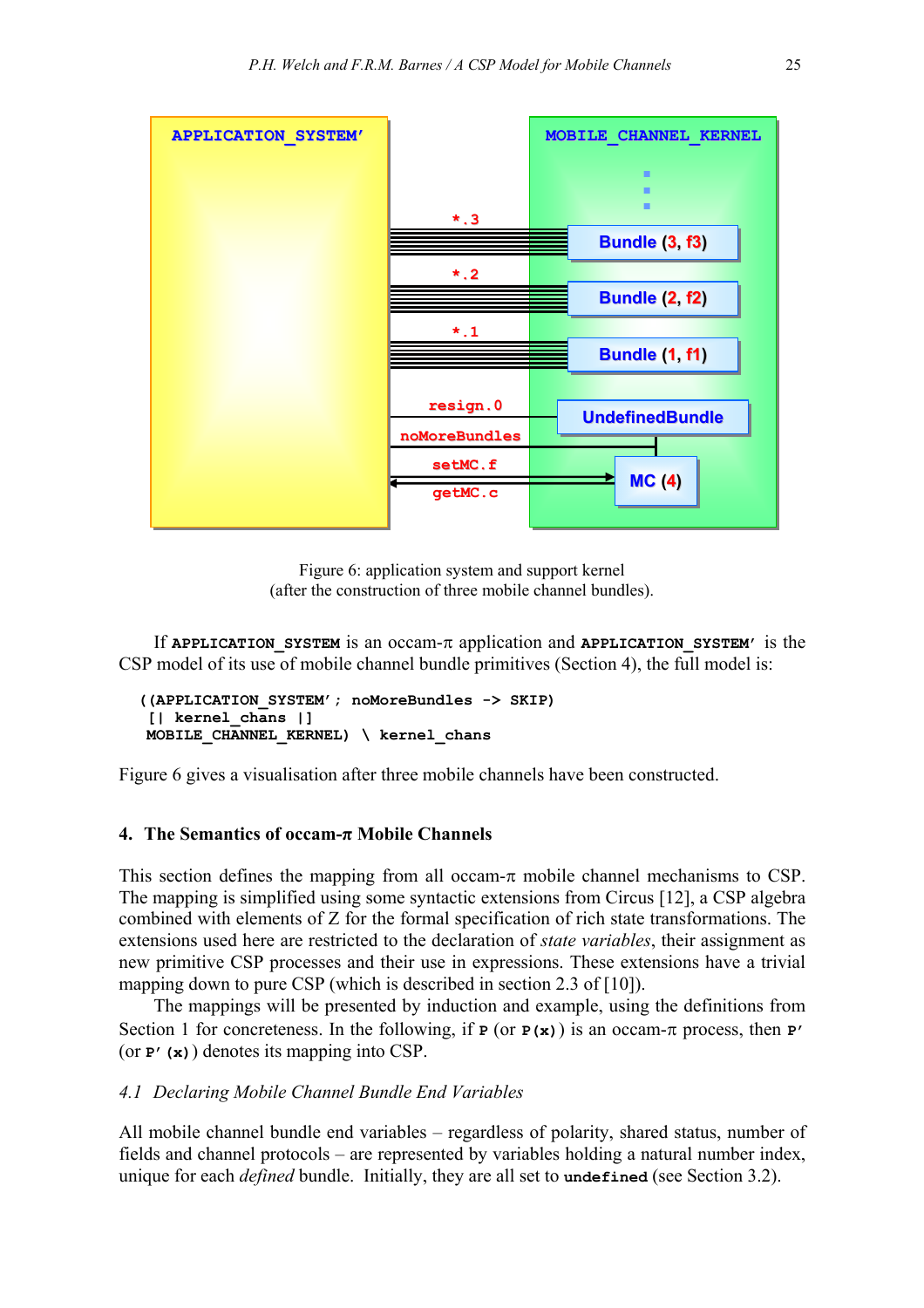Each of the following declarations:

| RESOURCE.LINK+ x:                                              | SHARED RESOURCE.LINK+ x: |
|----------------------------------------------------------------|--------------------------|
| P(x)                                                           | P(x)                     |
| RESOURCE.LINK- x:                                              | SHARED RESOURCE.LINK- x: |
| P(x)                                                           | P(x)                     |
| $\Box$ (maps to)                                               |                          |
| Var $x : N \bullet x :=$ undefined; $P'(x)$ ; resign.x -> SKIP |                          |

Note that the mapped process resigns from the mobile bundle just before termination. We do not have to check whether the bundle variable is defined at this point, because of the definition and inclusion of the **UndefinedBundle** process in the kernel (Section 3.2).

## *4.2 Dynamic Construction of Mobile Bundles*

Suppose **client** and **server** are opposite polarity **RESOURCE.LINK** variables, shared or unshared. To assign them to a freshly constructed mobile bundle, send the kernel the number of fields required (**#RESOURCE.LINK**), receive the index of channels to the bundle process created and assign this to the variables (not forgetting to resign from any bundles they may previously have been referencing):

```
 client, server := MOBILE RESOURCE.LINK 
setMC!#RESOURCE.LINK -> getMC?tmp ->
   ( resign.client -> (client := tmp) ||| 
     resign.server -> (server := tmp) )
```
Note that these processes interleave their use of the kernel channels. In the unlikely event that both variables were previously referencing opposite ends of the *same* bundle, the interleaved resignations are still handled correctly. As mentioned in Section 4.1, resigning from variables holding undefined references is also safe. We use *interleaving* in the above specification to give maximum freedom to the occam-**π** compiler/kernel in implementing these mechanisms.

#### *4.3 Claiming a Shared Mobile Channel Bundle End*

Suppose that **client** and **server** are **SHARED** bundle-ends. This time, we need to know their polarity. Suppose that **client** is positive and **server** is negative (which is the normal convention for a *client-server* relationship). An occam-**π CLAIM** obtains exclusive use of the bundle-end for the duration of the **CLAIM** block. So:

```
 CLAIM client 
P
     claim.client.positive -> P'; release.client.positive -> SKIP
```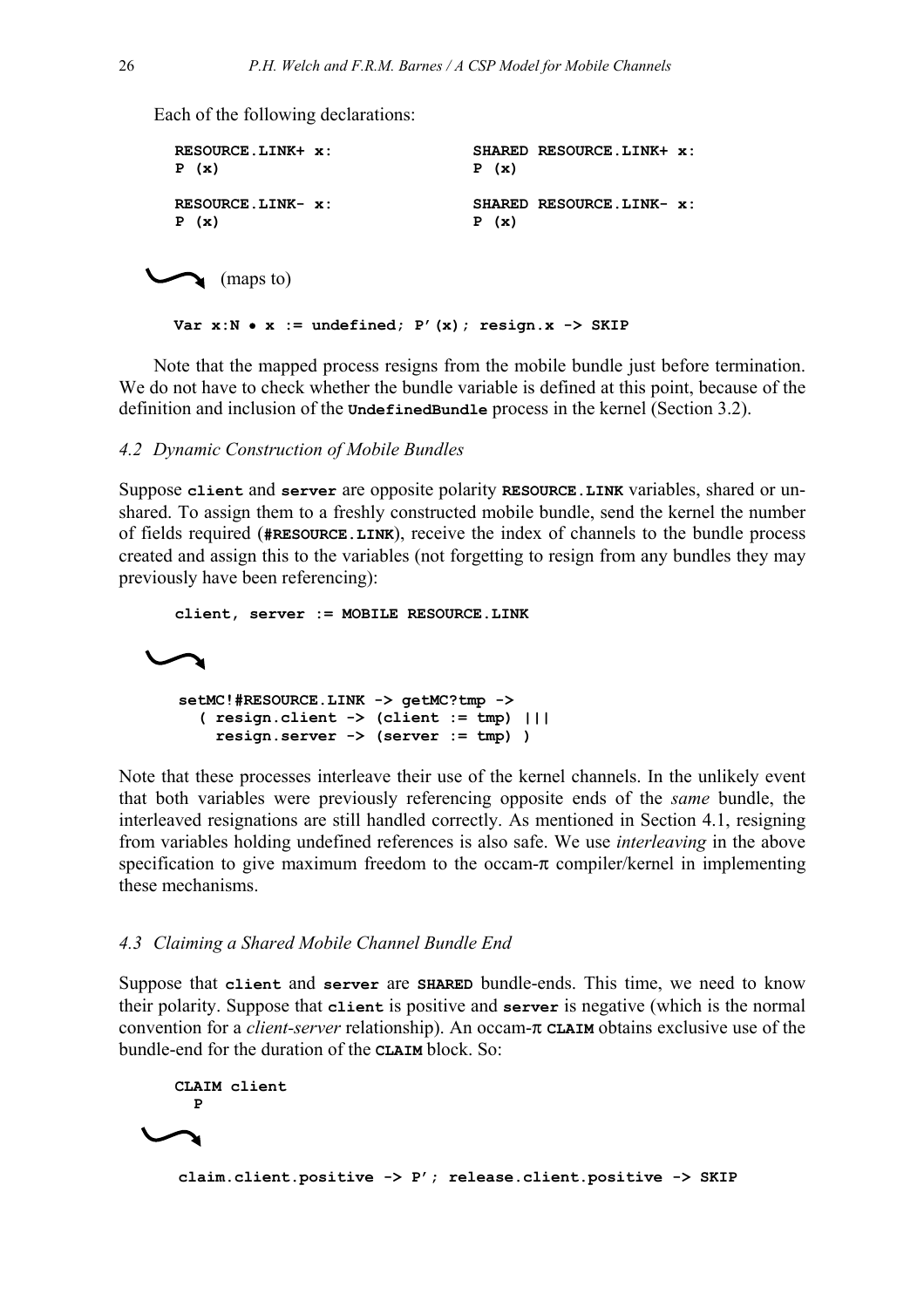and:

```
 CLAIM server 
P
```
#### **claim.server.negative -> P'; release server.negative -> SKIP**

where these **claim** and **release** events synchronise with the relevant *mutex* processes in the relevant *channel bundle* processes in the kernel.

Of course, the occam-**π** language does not allow **CLAIM**s on *undefined* channel bundle variables and this rule is enforced statically by the compiler. So, we do not need to be concerned with such possibilities for these semantics (and this is why **claim** and **release** events do not have to play any part in the **UndefinedBundle** process of our CSP kernel).

#### *4.4 Input/Output on a Channel in a Mobile Channel Bundle*

Communications over channel fields in a bundle are modeled following the patterns given in Section 2.

Suppose **client** is a **RESOURCE.LINK+** variable and **server** is **RESOURCE.LINK-**; then communications on **client** follow the directions defined in the declaration:

```
 CHAN TYPE RESOURCE.LINK 
   MOBILE RECORD 
     CHAN RESOURCE.ASK ask?: 
     CHAN RESOURCE.ANS ans!: 
 :
```
but communications on **server** follow the opposite directions.

## *4.4.1 Positive Communications*

We present the mapping for these first, since they are not complicated by the variant protocol defined for **RESOURCE.ASK**. For sending:

```
 client[ask] ! size; n 
write.client.ask!size.n -> ack.client.ask -> SKIP
```
where, in the mapped CSP, **ask** is just the field number (**0**) in the bundle. The values of **size** and **n** are, respectively, a constant specifying the message type being delivered and the resource size requested. In these semantics (of mobile channel communications), message contents are not relevant – they are only significant for the use made of them by application processes before and after communication. Similarly:

 **client[ask] ! deposit; r** 

**write.client.ask!deposit.r -> ack.client.ask -> SKIP**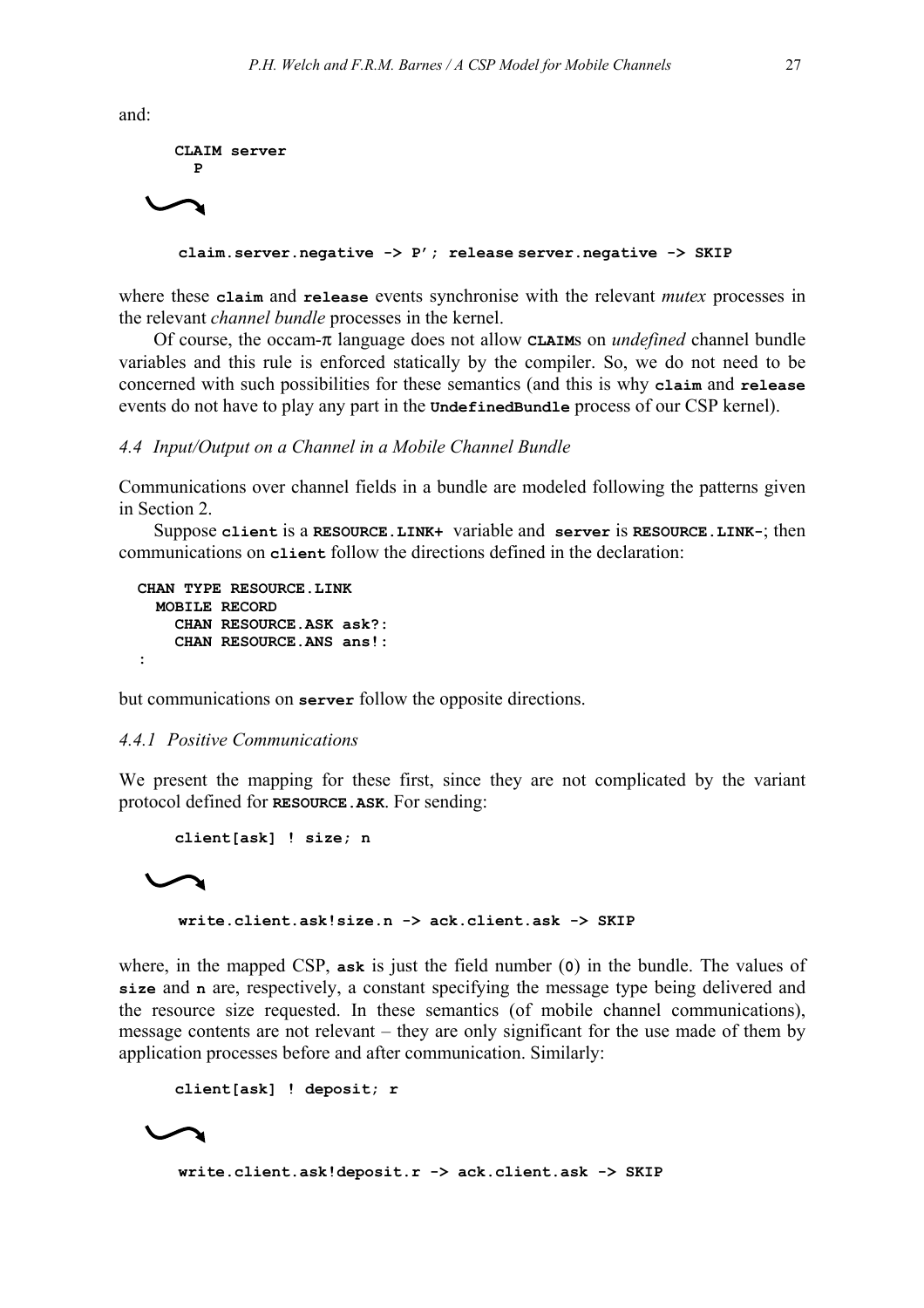On the other hand, for receiving:

```
 client[ans] ? r 
 ↘
read.client.ans?tmp -> (r := tmp)
```
## *4.4.2 Negative Communications*

The server side communications on **RESOURCE.LINK** are complicated slightly by the *variant* message structure in **RESOURCE.ASK**: the **CASE** input must be dealt with by testing the first (tag) part of the message. This is not significant for these semantics of mobile channel input, which are only concerned with synchronisations between application and kernel processes.

The mappings for sending and receiving do not depend on the polarity of the bundleends. Sending is the same as in Section 4.4.1, except that the field names are switched:

```
 server[ans] ! r 
write.server.ans!r -> ack.server.ans -> SKIP
```
Receiving is also as in Section 4.4.1, with switched field names. The complications of the variant protocol, used in this example, are not much of a distraction:

```
 server[ask] ? CASE 
   INT n: 
   size; n 
     P (n) 
   RESOURCE r: 
   deposit; r 
     Q (r) 
read.server.ask?tag.tmp ->
  if tag == size then P' (tmp) else Q' (tmp)
```
#### *4.5 Sending Mobile Channel Bundle Ends*

Sending a mobile channel bundle-end depends on whether it is shared. Assume that **client** and **server** are *unshared* and that we have suitable channels **m** and **n** carrying, respectively, **RESOURCE.LINK+** and **RESOURCE.LINK-**. Then:

 **m ! client m!client -> (client := undefined)**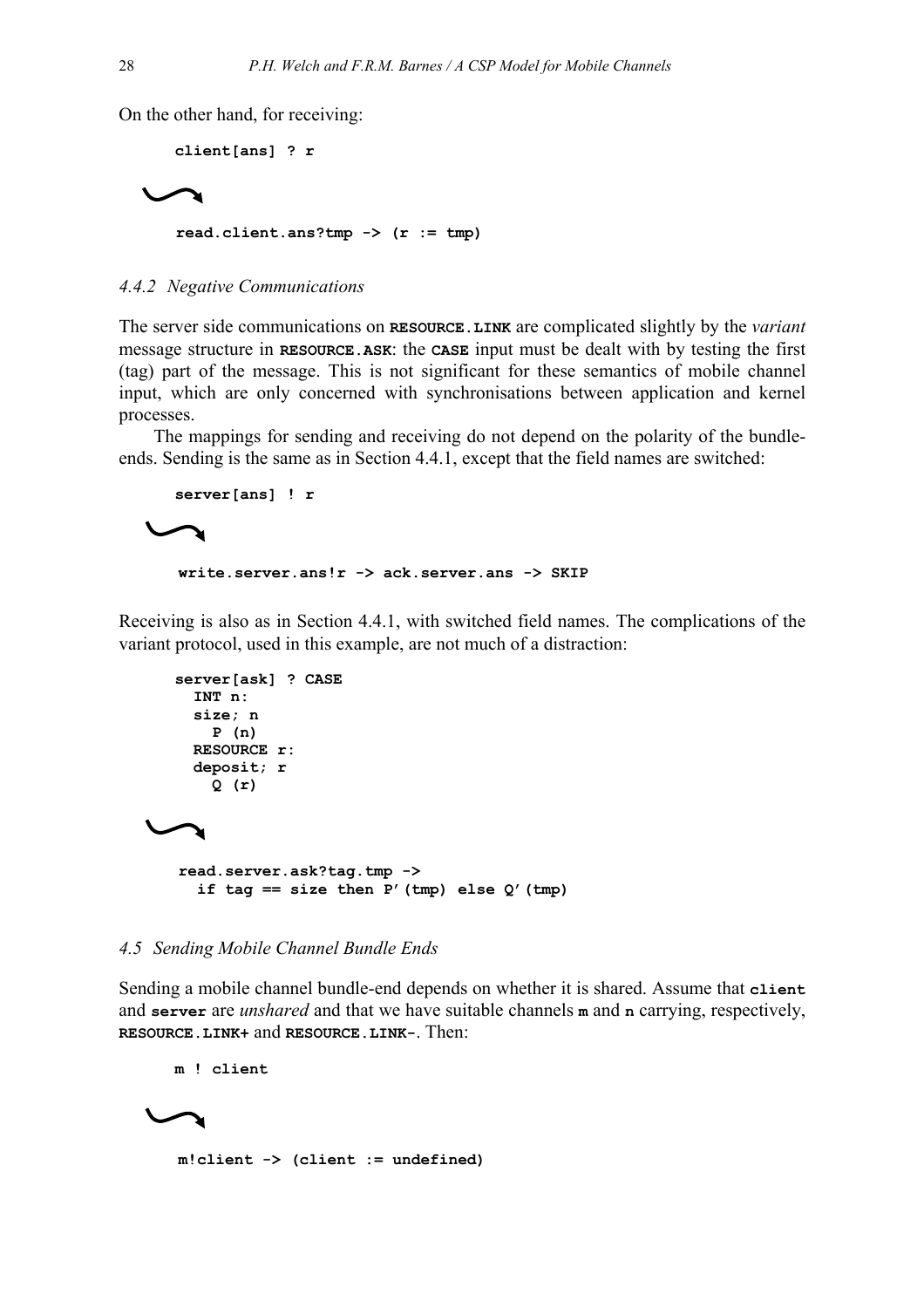which introduces the occam-π mobility semantics: *send-and-lose*. The mapping for sending **server** down channel **n** is identical, apart from name changes. These mappings are, of course, for classical (non-mobile) channels **m** and **n**. If these were themselves fields of a mobile channel bundle, the mappings from Section 4.4 would also be applied.

Assume, now, that **client** and **server** are *shared* and that we have suitable channels **m** and **n** carrying, respectively, **SHARED RESOURCE.LINK+** and **SHARED RESOURCE.LINK-**. The communication semantics are now different: the sending process *does not lose* a mobile, if it is shared, and the reference count on the mobile must be incremented (since the receiving process may now engage on it):

 **m ! client** 

**enroll.client -> m!client -> SKIP**

*Note:* it is necessary that the *sender* of the mobile increments the reference count as part of the send, rather than the *receiver*. The receiver could only try to increment that count after receiving it – by which time the sender could have resigned from the bundle itself (perhaps through termination, see Section 4.1, or overwriting of its bundle variable, see below), which might reduce the reference count to zero, terminating the bundle process in the kernel and leaving the receiver deadlocked!

As before, the mapping for sending a *shared* **server** down channel **n** is identical to the above, apart from name changes. Again, these mappings are for classical (non-mobile) channels **m** and **n**. If these were themselves fields of a mobile channel bundle, the mappings from Section 4.4 would also be applied.

#### *4.6 Receiving Mobile Channel Bundle Ends*

Receiving a mobile channel bundle-end does *not* depend on whether it is shared. Assume that **client** and **server** are bundle-end variables, *shared* or *unshared*, and that we have suitable channels **m** and **n** for carrying their values. All that must be done is resign from the bundles currently referenced and assign the new references:

```
 m ? client
```
**m?tmp -> resign.client -> (client := tmp)**

As before, the mapping for receiving a **server**, *shared* or *unshared*, from channel **n** is identical to the above, apart from name changes. Again, both these mappings are for classical (non-mobile) channels **m** and **n**. If these were themselves fields of a mobile channel bundle, the mappings from Section 4.4 would also be applied.

#### *4.7 Assigning Mobile Channel Bundle Ends*

Communication and assignment are intimately related in occam-**π**: an assignment has the same semantics as a communication of some value between variables in the *same* process.

Therefore, assignment of *unshared* mobiles leaves the source variable *undefined* and does not change the reference count on the assigned bundle – though the reference count on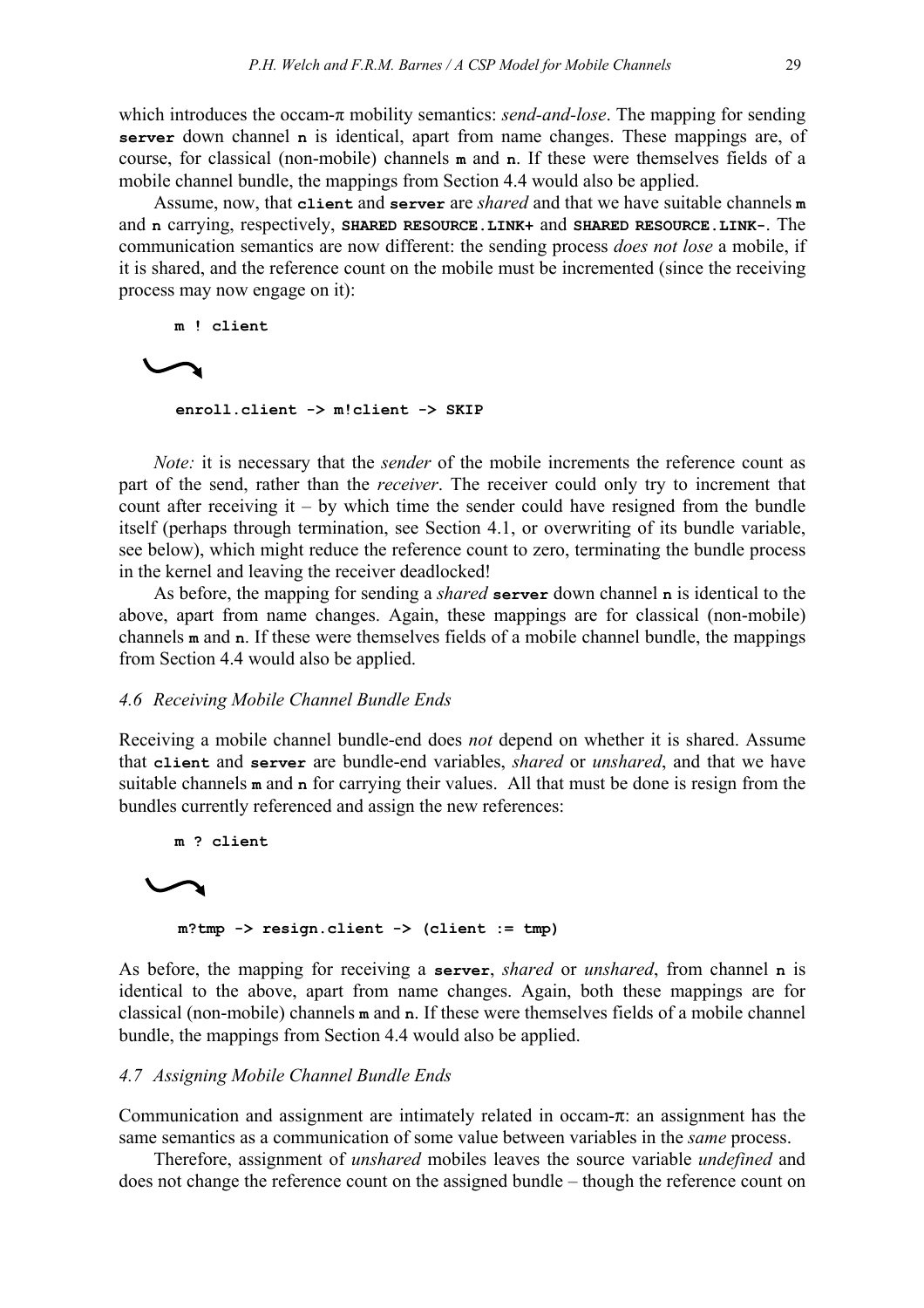the bundle originally referenced by the target variable must decrement. Suppose **a** and **b** are *unshared* bundle-end variables of compatible type. Then:

$$
a := b
$$
\nresp.

\nresp.

\n
$$
a := b
$$
\nresp.

\n
$$
b := \text{undefined}
$$

However, if **a** and **b** are *shared* bundle-end variables of compatible type. Then:

$$
a := b
$$
\n
$$
(enrol.b \rightarrow SKIP || | \text{resign.a -> SKIP} ; (a := b)
$$

where, as in Section 4.2, we use interleaving to allow as much implementation freedom as possible.

## *4.8 Forking Processes with Mobile Channel Bundle End Parameters*

Section 2 did not review the *forking* mechanism [1, 2, 3] of occam-**π**. However, passing the ends of mobile channel bundles to forked processes has been widely used in the complex system modelling being developed in our TUNA [13] and CoSMoS [14] projects – so, we do need a proper semantics for it.

Concurrency may be introduced into occam-**π** processes either by its classical **PAR** construct or by forking. A **PAR** construct does not terminate until *all* its concurrently running component processes terminate (and this maps to the CSP parallel operator). Often, a process needs to construct dynamically a new process, set it running concurrently with itself and continue – this is *forking*. Forking does not technically introduce anything that cannot be done with a **PAR** construct and recursion (which is precisely how its semantics are defined in [10]). However, forking does enable the more direct expression of certain idioms (e.g. a server loop that constructs processes to deal with new clients on demand and concurrently) and, pragmatically, has a more practical implementation (recursion in process components of a **PAR** construct makes an unbounded demand on memory, although a compiler may be able to optimize against that).

For the scope of this paper, we are only concerned about the semantics of passing the mobile ends of channel bundles to a forked process. For static arguments (e.g. data values or shared ends of classical channels), passing is by *communication* along a channel specific to the process type being forked.

Let **P(c)** be a process whose parameter is a mobile channel bundle end and let  $f \circ r kP$ be the channel, specific for **P**, connecting **P**-forking *application* processes to the (**PAR** recursive) **P**-*generator* process (Section 2.4.13 of [10]). The semantics of *forking* simply follows from the semantics of *sending* (Section 4.5 of this paper). If the argument is unshared, the forking process loses it:

```
 FORK P (c)
```

$$
\backsim
$$

**forkP!c; (c := undefined)**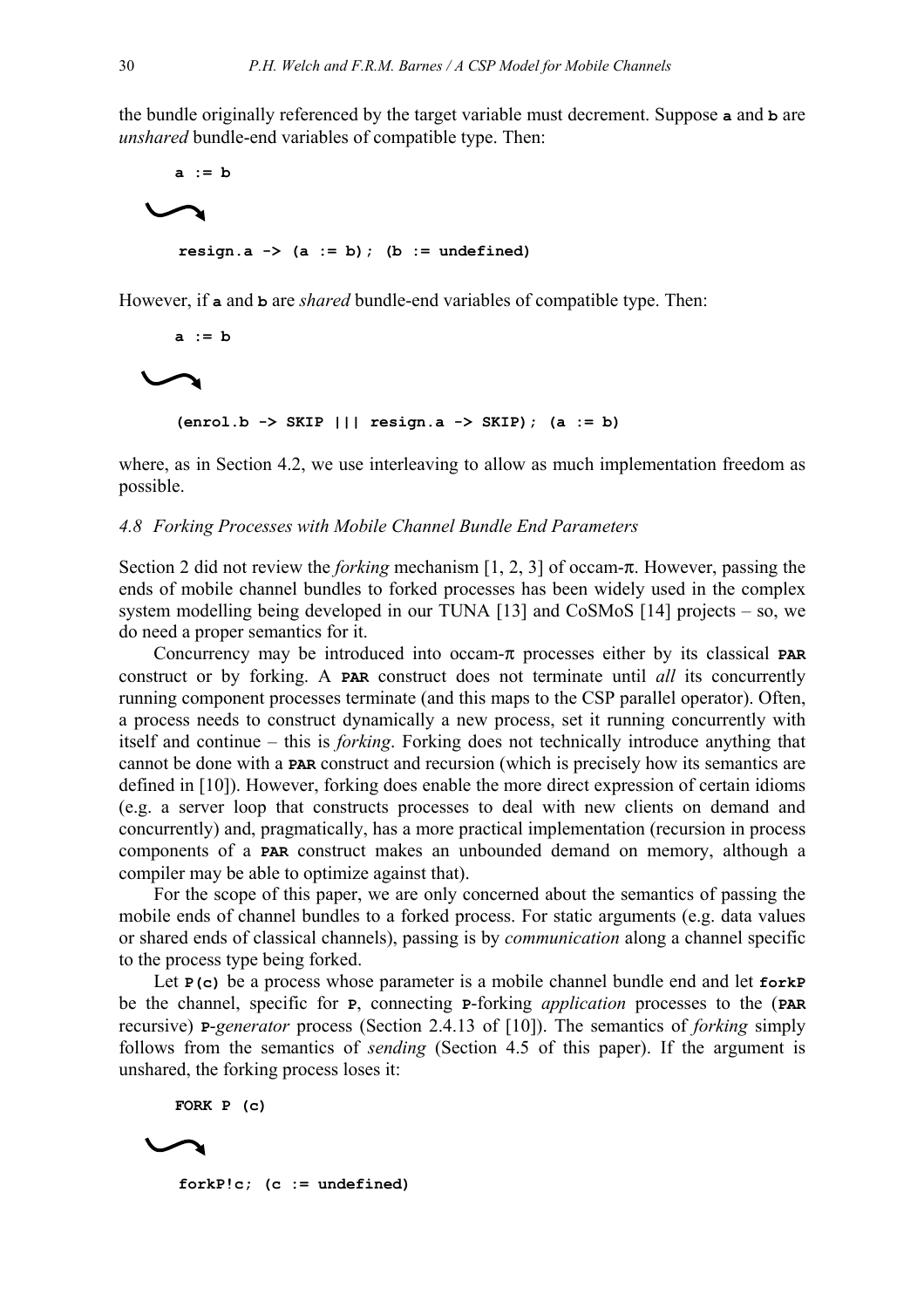More commonly, the argument will be shared, so that the forking process retains it:

```
 FORK P (c) 
enrol.c -> forkP!c -> SKIP
```
The details of the **P**-*generator* process at the receiving end of the **forkP** channel are the same as defined for the passing of mobile occam-**π** *barriers* in Section 2.4.13 of [10].

### **5. Conclusions and Future Work**

The correct, flexible and efficient management of concurrency has growing importance with the advent of multicore processing elements. The mobile extensions to occam- $\pi$  blend seamlessly into the classical language, maintaining the safety guarantees (e.g. against parallel race hazards), the simple communicating process programming model (which yields compositional semantics) and extreme lightness of overhead (memory and run-time).

This paper has presented a formal operational semantics, in terms of CSP, of all mobile channel mechanisms within occam-**π**. In turn, this leads to a denotational semantics (tracesfailures-divergences [5, 6]) that enables formal reasoning about these aspects of occam-**π** systems. For use with the FDR model checker [7], the unbounded recursion of the mobile channel generator, **MC**, in Section 3 needs to be bounded – i.e. only a limited number of channel indices can be used, with their associated processes pooled for recycling (instead of terminated) when their reference count hits zero.

Also, these operational semantics specify crucial details of low-level code generation by occam-**π** compilers and the data structures and algorithms necessary for run-time support. The mobile channel *indices* generated by the real compilers are not the increasing sequence of natural numbers specified in Section 3. Actual memory addresses, dynamically allocated for the bundle structures, are used instead. This is *safe*, since these indices only need to be unique for each existing bundle, and *fast*, since the address gives direct access. Finally, the occam-**π** kernel is not actually implemented as the parallel collection specified by **MOBILE** CHANNEL KERNEL in Section 3, but by logic statically scheduled from it for serial use by the (extremely lightweight and multicore-safe) processes underlying occam-**π**.

We have not provided semantics for mobile channels in *arbitrary* CSP systems – only those conforming to the classical occam constraint of no output guards in external choice. That constraint was necessary for the modelling of (mobile) channels as processes, which in turn was necessary for the separate modelling of channel ends.

Without that separation, we could not allow *interleaving* of all application processes over the infinite enumeration of potential mobile channels: since if that were allowed, no application process would be able to synchronise with another to send a message down any mobile channel! With separate static channels modelling the *ends* of mobile channels, application processes synchronise with the *kernel* processes (modeling the mobile channels themselves) to communicate with each other and no buffering is introduced (which means that the fully synchronised semantics of CSP channel events are maintained). Application processes synchronise with each other over the *fixed* set of static channels (and other events) through which with they are connected (as normal) or synchronise with the kernel over the infinite, *but still fixed*, set of kernel channels. Either way, the synchronisation sets associated with all parallel operators remain fixed and we have a CSP for mobile channels.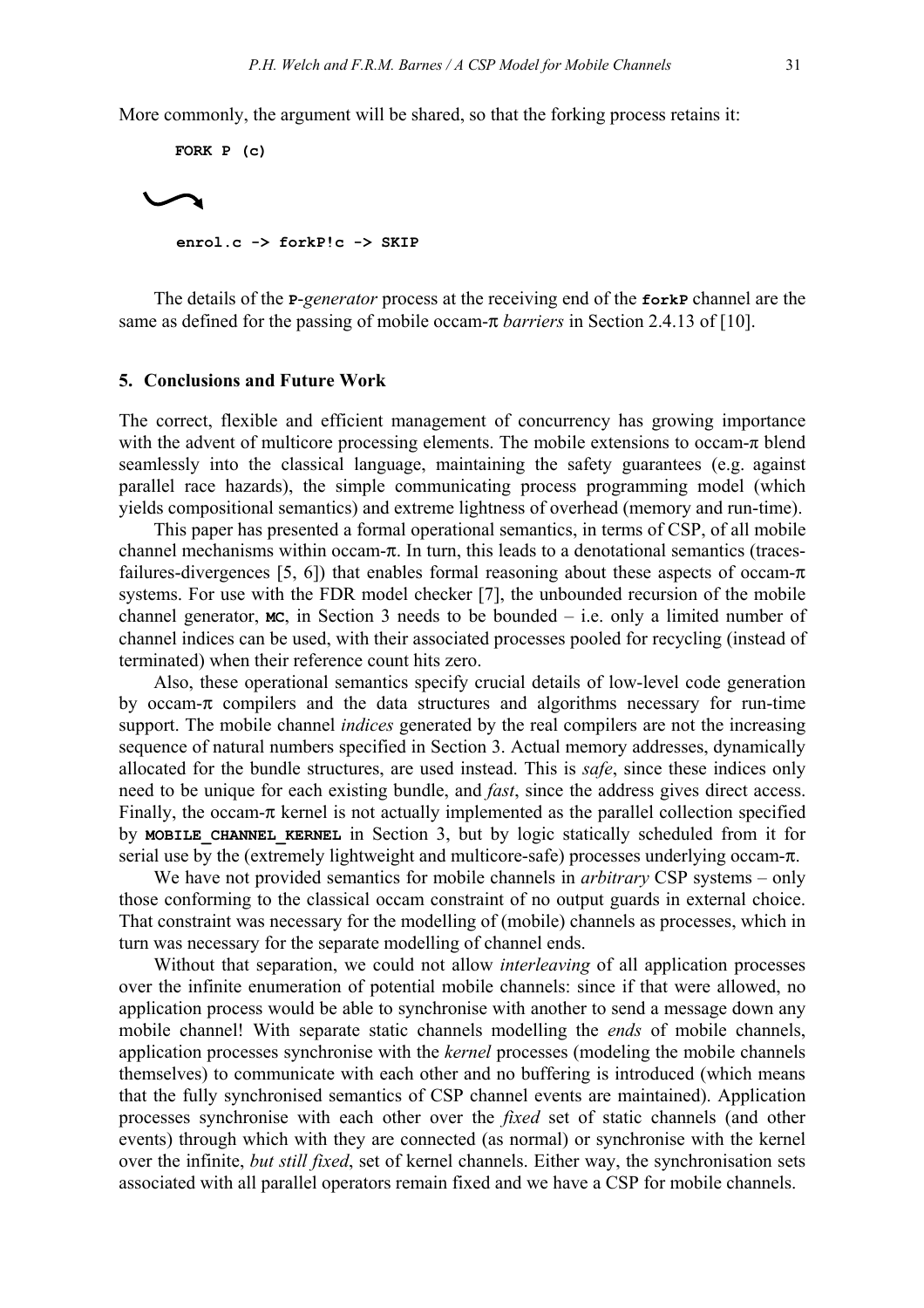Recently, fast algorithms for implementing external choice whose leading events are multiway synchronisations have been engineered [15, 16] and have been built into the JCSP library [17] and an experimental compiler for exercising CSP [18]. These can be simply applied to allow output guards.

Providing a CSP model for mobile channels both of whose ends can be used as guards in an external choice is an open question. One way may be to drop the separate modelling of channel ends (along with their supporting kernel processes) and divide application processes into two sets: those that receive mobile channel communications and those that send them. The processes in each set interleave with each other over the set of mobile (but actually normal) channels and the two process sets synchronise with each other over the fixed, but infinite, set of mobiles. This is elegant but not very flexible! Even if the division could be defined individually for each mobile channel, it still looks too constraining. In occam-**π**, mobile channel bundle ends can be passed to *any* processes with the right connections. Some serial processes may hold and use either end of the same channel bundle – though, hopefully, not at the same time! The semantics presented here for mobile channels without output guards has no such constraints.

## **Acknowledgements**

This work started under the TUNA project (EPSRC EP/C516966/1) and is being applied as part of the CoSMoS project (EPSRC grants EP/E053505/1 and EP/E049419/1). We are indebted to all our colleagues in both these projects for their insights, motivation and encouragement. We are also very grateful to the anonymous referees of this paper and to everyone in the Concurrency sub-group at Kent for their many criticisms and corrections to so many crucial points of detail.

#### **References**

- [1] P.H. Welch and F.R.M. Barnes. Communicating Mobile Processes: Introducing occam-**π**. In *'25 Years of CSP',* Lecture Notes in Computer Science vol. 3525, A. Abdallah, C. Jones, and J. Sanders, editors, Springer, pp. 175–210, Apr. 2005.
- [2] F.R.M.Barnes and P.H.Welch. Prioritised Dynamic Communicating and Mobile Processes. *IEE Proceedings-Software*, 150(2):121-136, April 2003.
- [3] F.R.M. Barnes and P.H. Welch. Prioritised dynamic communicating processes: Part 1. In James Pascoe et al., editors, *Communicating Process Architectures 2002*, volume 60 of *Concurrent Systems Engineering*, pp. 321-352, IOS Press, Amsterdam, The Netherlands, September 2002.
- [4] C.A.R. Hoare. Communicating Sequential Processes. In *CACM*, vol. 21-8, pp. 666-677, August, 1978.
- [5] C.A.R. Hoare. Communicating Sequential Processes. Prentice-Hall, ISBN 0-13-153271-5, 1985.
- [6] A.W. Roscoe. The Theory and Practice of Concurrency. Prentice-Hall, ISBN 0-13-674409-5, 1997
- [7] Formal Systems (Europe) Ltd. FDR2 Manual, **www.fsel.com/documentation/fdr2/ fdr2manual.pdf**. May 2008.
- [8] R. Milner. Communcating and Mobile Systems: the **π**-Calculus. Cambridge University Press, ISBN-13:9780521658690, 1999.
- Inmos Ltd. occam3 Draft Reference Manual, 1991.
- [10] P.H. Welch and F.R.M. Barnes. Mobile Barriers for occam-**π**: Semantics, Implementation and Application. In J.F. Broenink et al., editors, *Communicating Process Architectures 2005*, volume 63 of *Concurrent Systems Engineering Series*, pp. 289-316, IOS Press, The Netherlands, September 2005.
- [11] P.H. Welch and J.M.R Martin. Formal Analysis of Concurrent Java Systems. In A.W.P. Bakkers et al., editors, *Communicating Process Architectures 2000*, volume 58 of *Concurrent Systems Engineering*, pp. 275-301. WoTUG, IOS Press (Amsterdam), September 2000.
- [12] J.C.P. Woodcock and A.L.C. Cavalcanti. The Semantics of Circus. In *ZB 2002: Formal Specification and Development in Z and B*, volume 2272 of *Lecture Notes in Computer Science*, pp 184-203, Springer-Verlag, 2002.